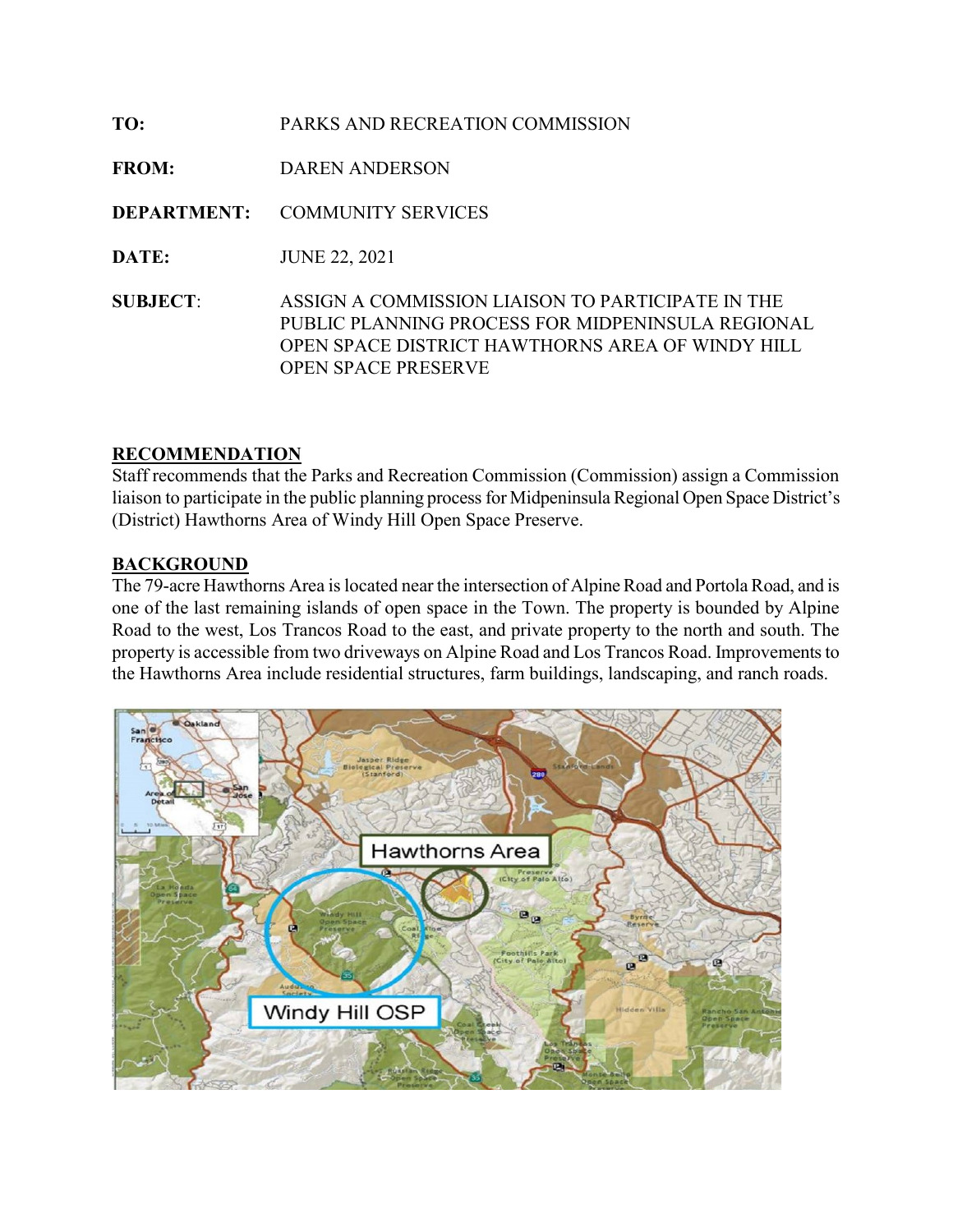The Hawthorns Area is subject to a conservation easement granted in 2005 by the Woods Family Trust to the Peninsula Open Space Trust (POST). The conservation easement allows low intensity recreational uses and related development that aligns with improvements typically offered on other District preserves, such as unimproved trails, split rail fences, parking areas, and directional signage. Other forms of development are generally restricted by the conservation easement. Because POST holds the conservation easement, their participation throughout the planning process will be key in ensuring consistency with the terms stipulated in the conservation easement.

### Preliminary Use and Management Plan

At the time of property acquisition, the District prepared a Preliminary Use and Management Plan (PUMP) to establish land management activities. The PUMP included a future action to study the feasibility of providing public access and connecting to existing trail networks. The first step in preparing a long-term use and management plan for the property, including a plan for public access, is to develop the vision and goals for the property for the District Board's consideration and adoption; the vision and goals would guide all future planning efforts and be developed as part of this first phase of Plan development.

#### Vision Plan

In 2014, the District Board approved 54 priority actions in the Open Space Vision Plan that prioritized conservation and management efforts throughout the District's jurisdiction; the Hawthorns Area is included under Vision Plan Priority #6: Windy Hill, which states the following actions that are specific to the Hawthorns Area: "Open Hawthorns Area, develop trails connecting to Portola Valley and Palo Alto trails. Explore partnerships to protect, restore, and interpret historic buildings. Improve habitat conditions in Los Trancos Creek." The public supported this Vision Plan priority in 2014 when it voted for the passage of Measure AA, a \$300M general obligation bond to fund the top 25 Vision Plan Priority Actions. The total expenditure plan for the Windy Hill Measure AA Portfolio is \$12,740,000 of which approximately \$1.7 million can be allocated to the Hawthorns Area.

The Hawthorns Area Plan (Plan) would provide a comprehensive plan for the Hawthorns Area of Windy Hill Open Space Preserve (Hawthorns Area), located in the Town of Portola Valley (Town) and owned and managed by the District. This comprehensive use and management plan would prescribe future uses and management activities at the Hawthorns Area. The proposed planning process for this effort involves multiple phases to engage the Planning and Natural Resources Committee (PNR), full Board of Directors (Board), and broad community, beginning with the development of vision and goals for the entire Hawthorns Area.

The District is proposing to hold a series of PNR meetings with multiple opportunities for early public comment during the first phase of the planning process. PNR meetings would lead to drafting the Hawthorns Area vision and goals for consideration by the Board. The public will have opportunity to comment at all PNR and Board meetings and via a virtual comment card currently available on the project website at https://www.openspace.org/ourwork/projects/hawthorns-publicaccess.

District staff is exploring the potential formation of a working group to provide another venue for